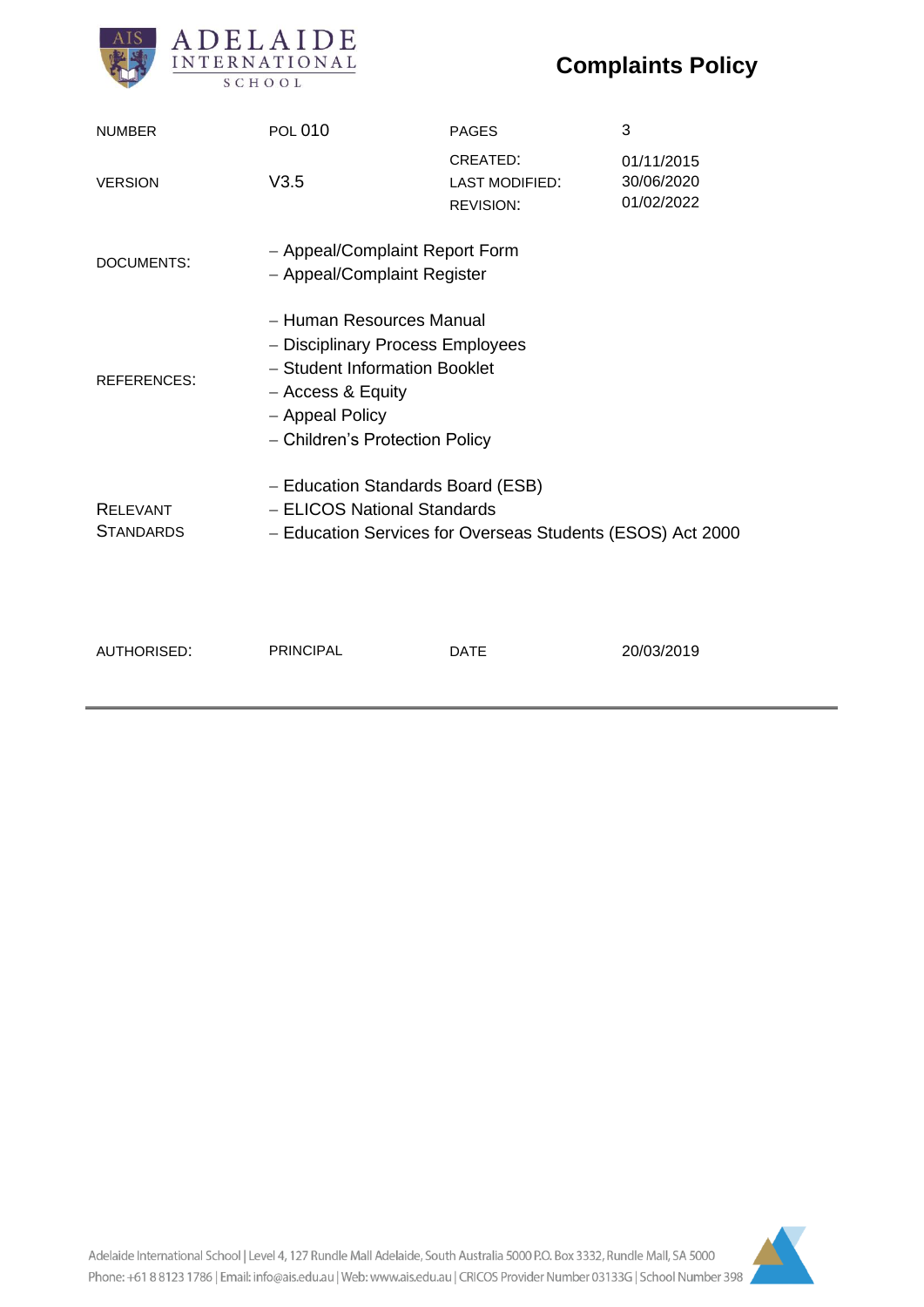

## **PURPOSE**

This policy and associated procedures have been developed to give directions for the process for managing and addressing concerns and complaints. It includes details about the responsibilities and accountabilities of employees and contractors if a complaint arises.

#### **POLICY**

At AIS:

- All stakeholders should expect to receive quality service from AIS employees
- All stakeholders will be treated in a fair and equitable manner
- All complaints will be treated seriously, and responses made in a timely manner.
- Where possible, complaints/concerns should be resolved directly between the concerned parties

## **SCOPE**

This policy encompasses:

- 1. current and past students
- 2. employees
- 3. contractors
- 4. suppliers and providers
- 5. regulatory authorities
- 6. parents of AIS students.

This policy does not cover Appeals. Please refer to the Appeals Process.

#### **DEFINITIONS**

*Advocate:* An individual who accompanies a Complainant to support them throughout the process. An advocate for the purposes of this policy does not include Legal Representation.

*Appeal:* An appeal arises when a stakeholder is not satisfied with a decision taken by AIS.

*Complaint:* A complaint arises when a stakeholder is dissatisfied with or aggrieved by an action or event under the control of, or within the environment or activities of AIS.

*Complainant:* Person or entity that lodges a complaint.

*Concern:* an issue of interest which is raised informally in order to improve or change a situation.

- *Contractor:* Individual or entity engaged by AIS under contract to deliver specified work on its behalf e.g. relief teacher.
- *Stakeholder:* General term inclusive of any individual or entity with whom AIS has a relationship including but not limited to employees, students, contractors and suppliers.
- *Frivolous or Malicious Complaint:* a fictitious complaint or one made intentionally without foundation or to cause detriment or mischief

## **PRINCIPLES THAT INFORM THIS POLICY**

- 1. Confidentiality will be maintained. Only the people directly involved in making or investigating a complaint will have access to the information about the complaint
- 2. AIS will act in accordance with Privacy and other relevant legislation
- 3. AIS will act with integrity, treating people in a fair and equitable manner
- 4. AIS will appoint a staff member to investigate and address the complaint